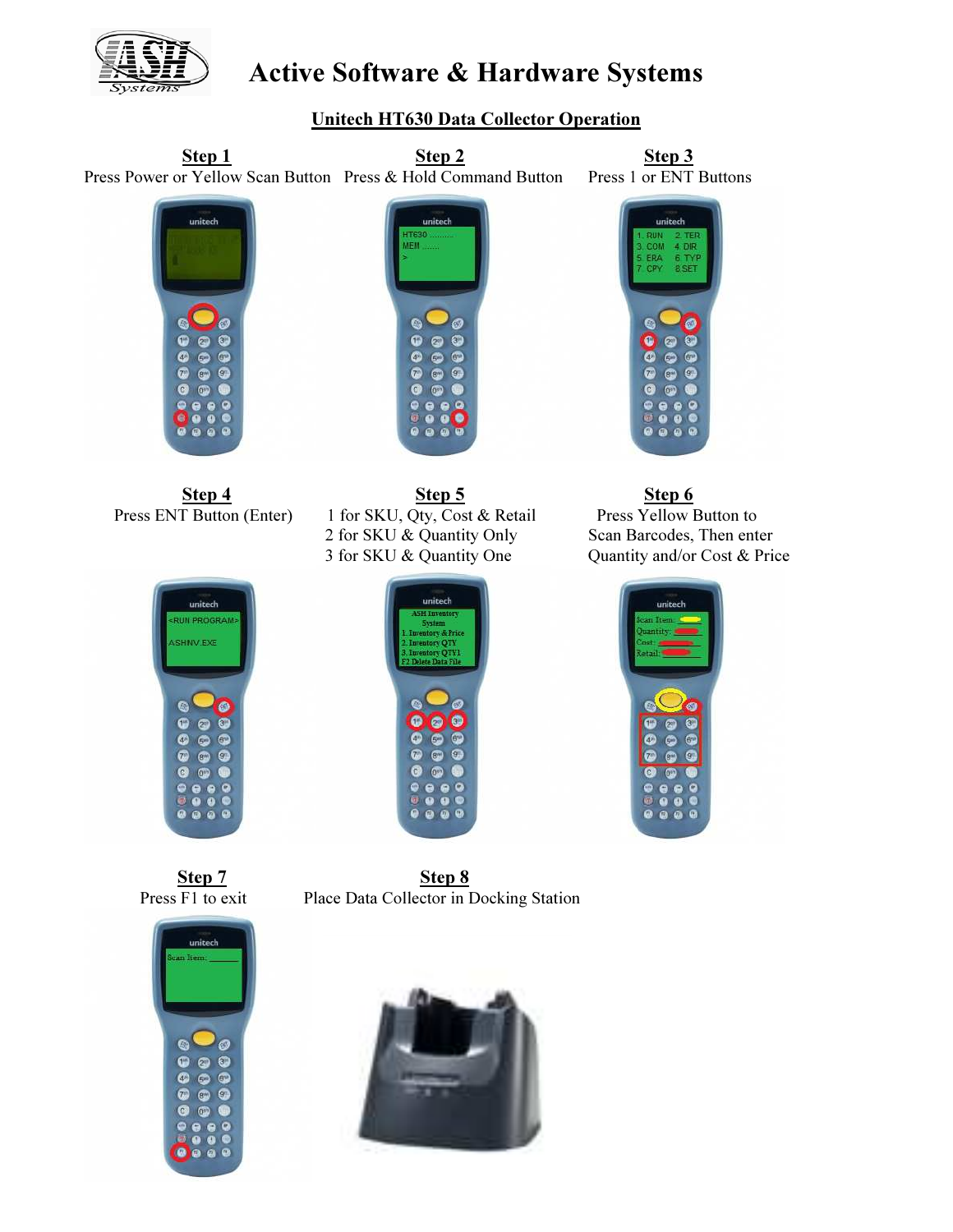

In the Management System, Select any of the following to Receive Data from the Portable Data Collector:

| <b>Inventory Control</b><br>Reports<br>Management Utilities<br>A/P & |  |  |  |
|----------------------------------------------------------------------|--|--|--|
| 6. Inventory Maintenance                                             |  |  |  |
| Bar Code / Shelf Label Printing                                      |  |  |  |
| <b>[31] Price Changes and Promos</b>                                 |  |  |  |
| Change SKU Number                                                    |  |  |  |
| 플코 Change Inventory Fields by Selected Criteria                      |  |  |  |
| Calculate Reorder Levels                                             |  |  |  |
| Create Auto Purchase Order / Reorder Report                          |  |  |  |
| <b>IFF</b> Create Manual Purchase Order                              |  |  |  |
| Edit / Receive Purchase Order                                        |  |  |  |
| P를 Receive Inventory Miscellaneous                                   |  |  |  |
| Receive Inventory by Scanning                                        |  |  |  |
| Receive from Portable Data Collector                                 |  |  |  |
| 图 Physical Inventory Entry                                           |  |  |  |
| <u>Physical Inventory from Portable Data Collector</u>               |  |  |  |

 From the POS Screen, Enter IO or click Options and click "IO Import Order – Portable"



### Setup in Station Settings Local:



Select the appropriate Communication Port and the number of characters used in the UPC-A code and UPC-E code: Use All 12 Characters (All 8 for a UPC-E code) Strip Left Character (right 11 for UPC-A and7 for UPC-E) Strip Right Character (left 11 for UPC-A and 7 for UPC-E) Strip Right and Left Characters (10 center characters of UPC-A & 6 center characters of UPC-E )

### Manually Deleting the DATA.TXT file from the Data Collector:

CAUTION: Do NOT delete any file accept the "DATA.TXT". Deleting any other file will require sending the Data Collector in to have it reprogrammed.





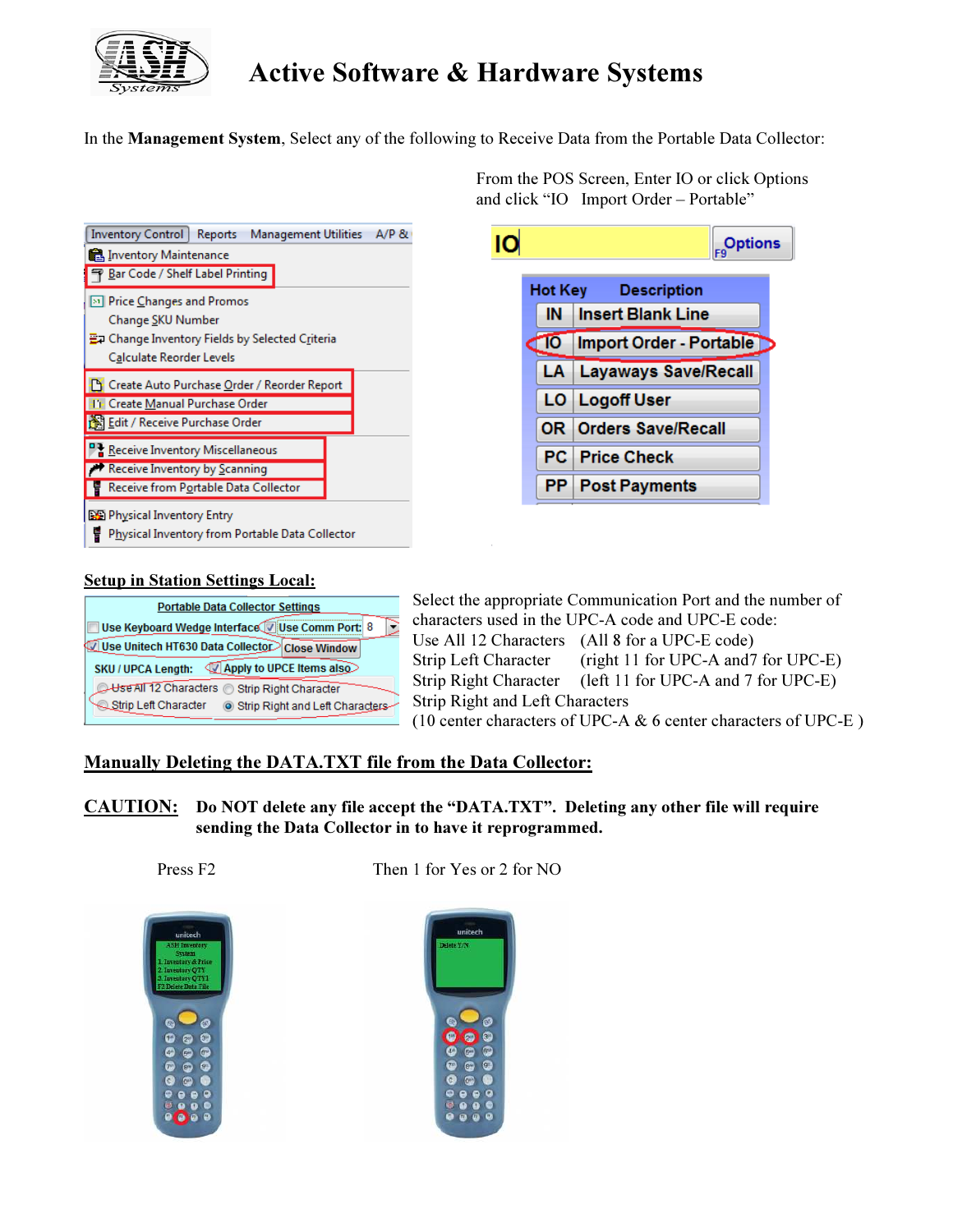

Editing Data on Data Collector



Press F3 to enter Edit Mode Press F1 for the Previous Record Press Left and Right Arrows Press F2 for the Next Record to scroll through the fields





(Record 1, Field 1 Displayed: R1,F1)

| Field          | <b>Field Definition</b> | Mode                   |
|----------------|-------------------------|------------------------|
| F <sub>1</sub> | SKU                     | <b>Inventory Price</b> |
| F <sub>2</sub> | Quantity                | <b>Inventory Price</b> |
| F <sub>3</sub> | Cost                    | <b>Inventory Price</b> |
| F4             | Price                   | <b>Inventory Price</b> |
| F5             | SKU                     | <b>Inventory QTY</b>   |
| F6             | Quantity                | <b>Inventory QTY</b>   |
| F7             | <b>SKU</b>              | Inventory QTY 1        |
| F8             | Quantity                | Inventory QTY 1        |

### Field Field Definition Mode When the Field to Edit is selected, Press ENT to Edit



Use the Arrow keys and enter the Corrected Data. Press ESC to Exit, Then ENT, ENT Press ESC to Exit, Then ENT, ENT Press ENT again to Accept Modified Changes or ESC to Cancel.